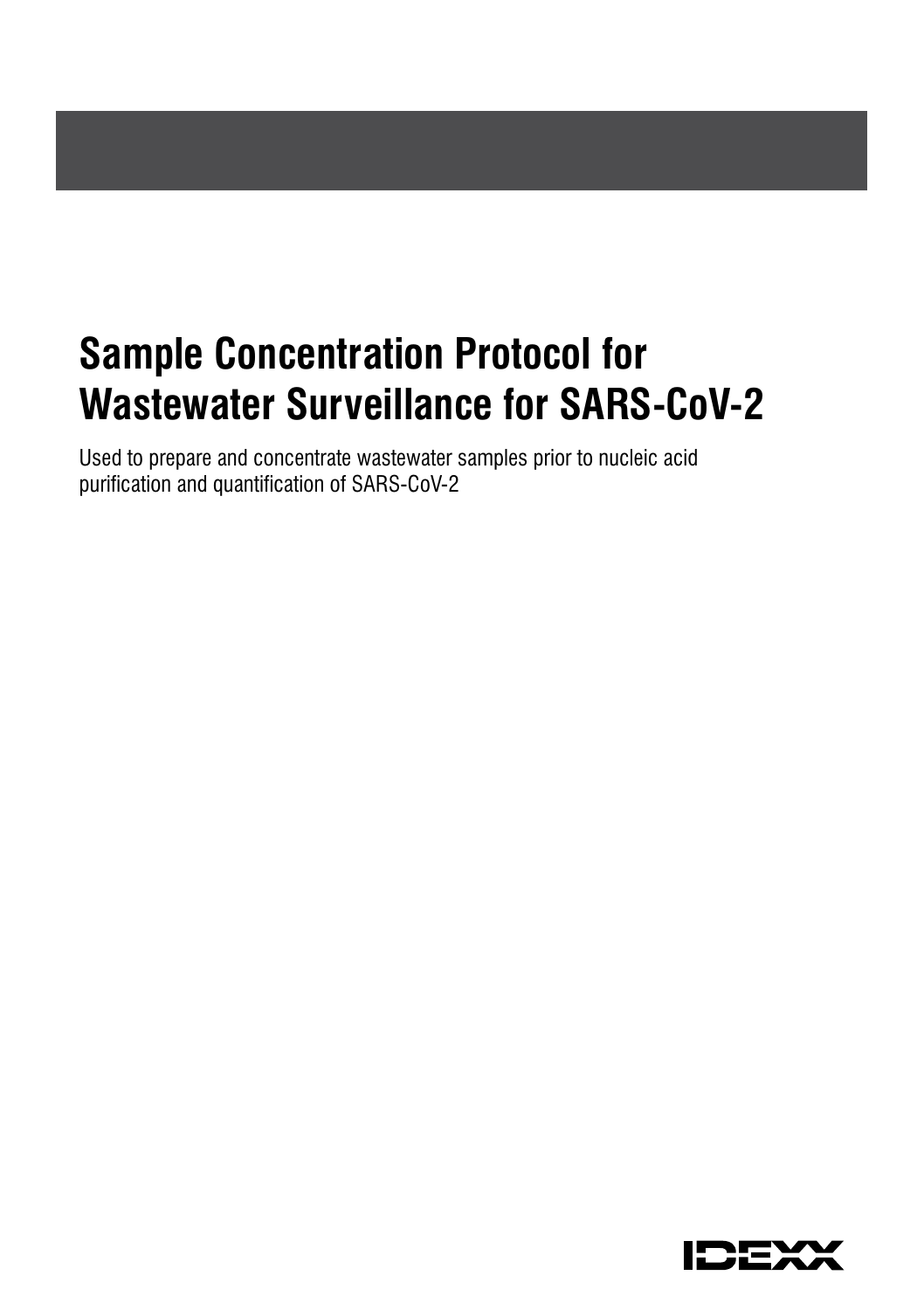## **Sample Concentration Protocol for Wastewater Surveillance for SARS-CoV-2**

#### **Overview of IDEXX Materials and Procedures Validated for Quantification of SARS-CoV-2 in Wastewater**

IDEXX has validated an end-to-end protocol for detecting SARS-CoV-2 in wastewater and offers materials and/or procedures for each required step in the process, as detailed below. IDEXX has validated that these protocols and materials reliably quantify SARS-CoV-2 in untreated wastewater. Validation data is available and demonstrates strong repeatability and sensitivity of the end-to-end protocol and materials. Please contact IDEXX Technical Support (contact information below) to request the validation report.

While IDEXX has validated the entire procedure, individual components of the procedure can be used independently. For example, the IDEXX Water DNA/RNA Magnetic Bead Kit and SARS-CoV-2 RT-PCR Test can be used with a different concentration method than the example PEG concentration. Similarly, the IDEXX Water SARS-CoV-2 RT-PCR Test can be used with different extraction methods, and so on.

Because each component of the test can be used independently, procedures for each component of the test are detailed in separate documents. To use the entire, end-to-end and validated procedure, it is recommended to reference the following documents in the order listed in the table below.

| <b>Test component</b>                                                            | <b>Description</b>                                                                                                              | <b>Document</b>                                                       |
|----------------------------------------------------------------------------------|---------------------------------------------------------------------------------------------------------------------------------|-----------------------------------------------------------------------|
| Concentration                                                                    | Used to concentrate the viral<br>particles and nucleic acids present<br>in a wastewater sample to improve<br>limit of detection | This document                                                         |
| Nucleic Acid Extraction                                                          | Used to extract and purify nucleic<br>acids from the concentrated sample                                                        | <b>IDEXX Water DNA/RNA Magnetic Bead</b><br><b>Kit Product Insert</b> |
| <b>Reverse Transcription Quantitative</b><br>Polymerase Chain Reaction (RT-qPCR) | Used to quantify the amount of<br>SARS-CoV-2 RNA in the extracted<br>sample via amplification of specific<br>genetic sequences  | <b>IDEXX Water SARS-CoV-2 RT-PCR Test</b><br><b>Product Insert</b>    |

In addition to the documentation detailed in the above table, a description of available and compatible controls is also available: [Available and Compatible Controls for Quantifying SARS-CoV-2 in Wastewater](https://www.idexx.com/water-sars-cov-2-controls/)  [with IDEXX test kits](https://www.idexx.com/water-sars-cov-2-controls/)

#### **Protocol for Wastewater Sample Concentration**

The following protocol has been validated to provide repeatable quantification of SARS-CoV-2 in untreated wastewater when used in conjunction with the IDEXX Water DNA/RNA Magnetic Bead Kit and SARS-CoV-2 RT-PCR Test. It is provided as an example that may be used in conjunction with those tests. Other concentration methods may also be used with the IDEXX Water DNA/RNA Magnetic Bead Kit and SARS-CoV-2 RT-PCR Test.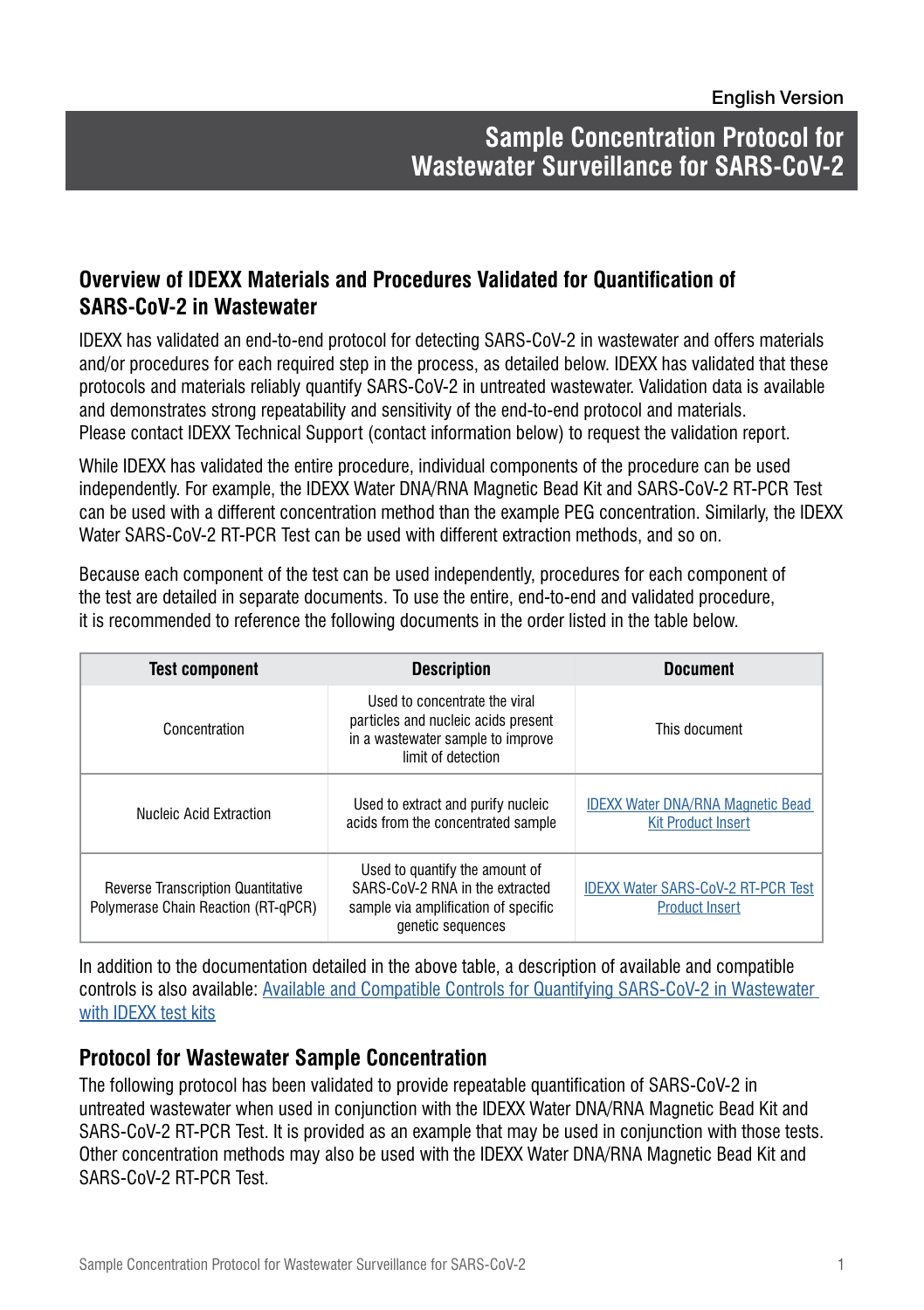## **Materials Not Provided**

- Sterile 50 mL centrifuge tubes rated for a relative centrifugal force (RCF) of at least 12,000 x RCF (maximum)
- Refrigerated centrifuge, with rotors and needed accessories for centrifugation at 12,000 x RCF (maximum RCF)
- Polyethylene glycol (PEG), average molecular weight 8000, molecular biology grade or equivalent
- NaCl, molecular biology grade or equivalent
- Nuclease free water, molecular grade
- Nuclease-free, aerosol-resistant pipette tips
- Microcentrifuge tubes (DNase/RNase free)
- Pipettes, including micropipettes and serological pipettes, as needed.
- Personal protective equipment consistent with current quidelines for handling infectious samples
- Water bath for pasteurization (optional)

#### **Warnings and Precautions**

- Follow all local regulatory and safety guidelines for the handling of wastewater samples. In addition, follow local health authorities' recommended procedures for handling and processing of wastewater samples associated with SARS-CoV-2. One source of information is the U.S. Centers for Disease Control & Prevention (CDC) Interim Laboratory Biosafety Guidelines for Handling and Processing Specimens Associated with Coronavirus Disease 2019 (COVID-19). [\(https://www.cdc.gov/coronavirus/2019-ncov/lab/](https://www.cdc.gov/coronavirus/2019-ncov/lab/lab-biosafety-guidelines.html) [lab-biosafety-guidelines.html\)](https://www.cdc.gov/coronavirus/2019-ncov/lab/lab-biosafety-guidelines.html).
- Use personal protective equipment (PPE) consistent with current guidelines for the handling of potentially infectious samples.
- Do not eat, drink, smoke, apply cosmetics or handle contact lenses in areas where reagents and human specimens are handled.
- Dispose of waste in compliance with the local, state, and federal regulations.

## **Wastewater Sample Collection**

- Wastewater samples should be collected in an appropriate container to provide enough sample volume for testing.
- Refer to the Water Research Foundation and the US Centers for Disease Control and Prevention for more information on collecting untreated wastewater for quantification of SARS-CoV-2:
	- Water Research Foundation: [Best Practices for Collection and Storage of Wastewater Samples to](https://www.waterrf.org/sites/default/files/file/2020-06/COVID-19_FieldSampleCollectionForm.pdf) [Support Wastewater Surveillance of the COVID-19 Signal in Sewersheds](https://www.waterrf.org/sites/default/files/file/2020-06/COVID-19_FieldSampleCollectionForm.pdf)
	- US Centers for Disease Control and Prevention: [Developing a Wastewater Surveillance](https://www.cdc.gov/coronavirus/2019-ncov/cases-updates/wastewater-surveillance/developing-a-wastewater-surveillance-sampling-strategy.html#anchor_1602855341209)  [Sampling Strategy](https://www.cdc.gov/coronavirus/2019-ncov/cases-updates/wastewater-surveillance/developing-a-wastewater-surveillance-sampling-strategy.html#anchor_1602855341209)
- Keep samples cold but unfrozen  $(<8^{\circ}C$ ) during transportation of the sample to the laboratory for processing. Wastewater samples can be stored at 2–8°C for up to 72 hours after collection.

## **Wastewater Concentration Protocol**

#### **Pasteurization (Optional)**

- 1. Decontaminate exterior surface of container. Surface disinfection may be performed, for example, with 70% isopropanol and/or exposure to short-wave (UV-C) light using appropriate contact or exposure times, respectively.
- 2. Incubate sample in a  $60\pm1\degree$ C water bath for 1.5 hours, mixing once during incubation. The water level must cover the container sufficiently for the container and sample volume used to ensure that the target temperature is reached.
- 3. Cool sample to 2–8°C before proceeding with concentration. Pasteurized sample may be stored overnight at 2–8°C.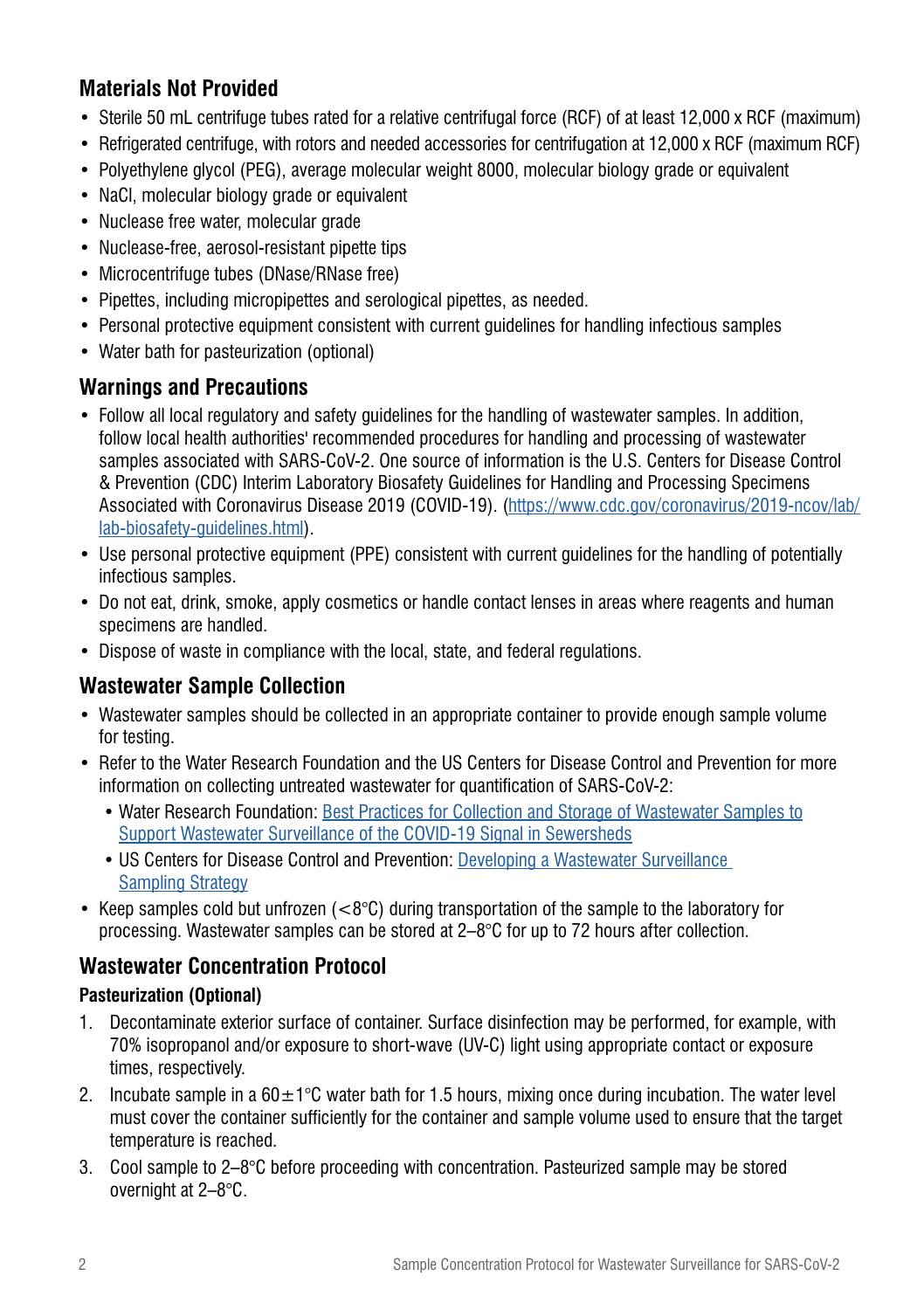#### **Concentration**

- 1. Mix sample well, then add  $35\pm1$  mL to each of three (3) empty 50 mL centrifuge tubes.
- 2. Centrifuge all three tubes at 4700 RCF for 30 minutes at  $4+1\degree$ C. A swinging bucket rotor is recommended to provide a stable bacterial pellet. Use little or no braking force to prevent the bacterial pellet from being disturbed.
- 3. Add  $3.5\pm0.1$  g PEG 8000 and  $0.788\pm0.01$  g NaCl into three (3) empty 50 mL centrifuge tubes. **Note:** complete this step in advance or while step 2 is in process.
- 4. Promptly and gently, remove centrifuge buckets from centrifuge. Carefully decant supernatant, smoothly and in one consistent motion, from each tube into a 50 mL tube containing PEG and NaCl to prevent the pellet from being disturbed.
- 5. Mix the tubes containing PEG and NaCl at ambient temperature until completely dissolved.
- 6. Open tubes carefully (see recommended technique in the Concentration Procedural Notes below) and decant liquid into a new 50 mL centrifuge tube. This step prevents leaks during centrifugation due to powder interference with the cap seal.
- 7. Mark a location near the bottom of the tube and orient to the outside of the rotor during centrifugation. This will aid the resuspension of viral pellets that are not clearly visible
- 8. Centrifuge at 12,000 RCF for 120 minutes at  $4\pm1^{\circ}$ C. Use little or no braking force to prevent the viral pellet from being disturbed.
- 9. Promptly and gently, remove rotor from centrifuge. Carefully decant and discard most of the supernatant from each tube. Decant smoothly in one consistent motion to prevent the pellet from being disturbed. It is not necessary to remove all liquid as the remainder will be removed in the next step.
- 10. Centrifuge at 12,000 RCF for 5 minutes at  $4\pm1^{\circ}$ C. Use little or no braking force to prevent the viral pellet from being disturbed.
- 11. Promptly and gently, remove rotor from centrifuge. Use a pipette to carefully remove and discard the remaining supernatant from each tube. Do not contact or disturb pellet with pipette tip.
- 12. Use a pipette to transfer 0.4 mL nuclease-free water to one of the tubes containing a viral pellet.
- 13. Resuspend the viral pellet by repeatedly pipetting to rinse the inside surface of the tube around the expected location of the pellet. Rinse a wide area surrounding the expected pellet location to ensure all precipitated virus is recovered. Some of the resuspension liquid will adhere to the sides of the tube. This liquid will be recovered in the next step.
- 14. Flash spin the tube at 2,000 RCF  $(+/-1000)$  to collect all the liquid at the bottom of the tube.
- 15. Pipette up and down several times to homogenize the concentrate, then transfer the entire volume to the second tube containing a viral pellet. Repeat steps 13 and 14 to resuspend the pellet and collect all the liquid.
- 16. Pipette up and down several times to homogenize the concentrate, then transfer the entire volume to the third tube containing a viral pellet. Repeat steps 13 and 14 to resuspend the pellet and collect all the liquid.
- 17. Transfer the recovered concentrate to a RNase free microtube. The volume should be approximately 0.4 mL
- 18. Proceed with extraction immediately, or store concentrate overnight at –25 to –15°C.